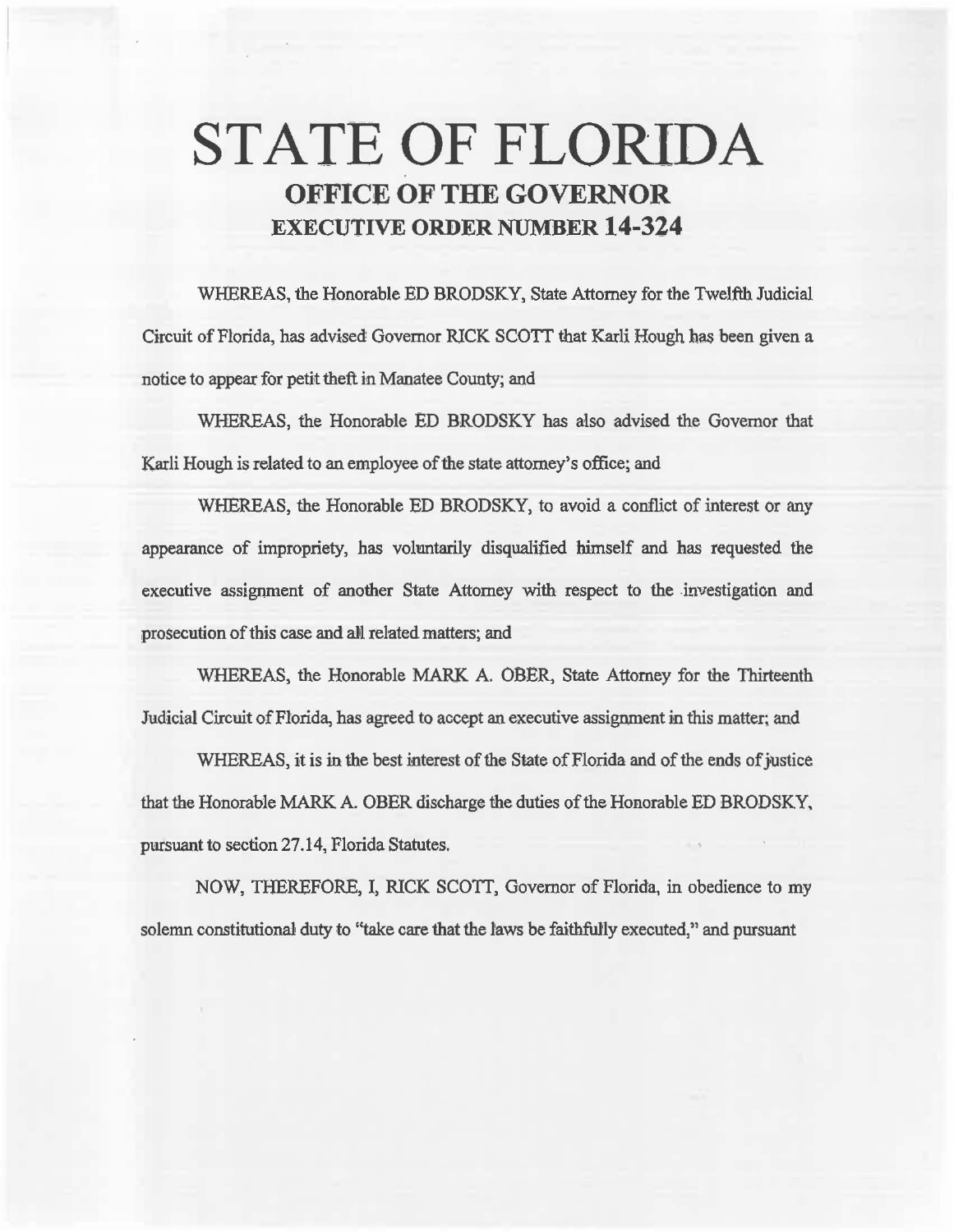to the Constitution and laws of the State of Florida, issue the following Executive Order, effective immediately:

## Section 1.

The Honorable MARK A. OBER, State Attorney for the Thirteenth Judicial Circuit of Florida, referred to as the "Assigned State Attorney," is assigned to discharge the duties of the Honorable ED BRODSKY, State Attorney for the Twelfth Judicial Circuit of Florida, as they relate to the investigation, prosecution and all matters related to Karli Hough.

## Section 2.

The Assigned State Attorney or one or more Assistant State Attorneys and Investigators, who have been designated by the Assigned State Attorney, shall proceed immediately to the Twelfth Judicial Circuit of Florida, and are vested with the authority to perfonn the duties prescribed herein.

### Section 3.

AU residents of the Twelfth Judicial Circuit are requested, and all public officials are directed, to cooperate and render whatever assistance is necessary to the Assigned State Attorney, so that justice may be served.

### Section 4.

The period of this Executive Assignment shall be for one (1) year, to and including December 22, 2015.